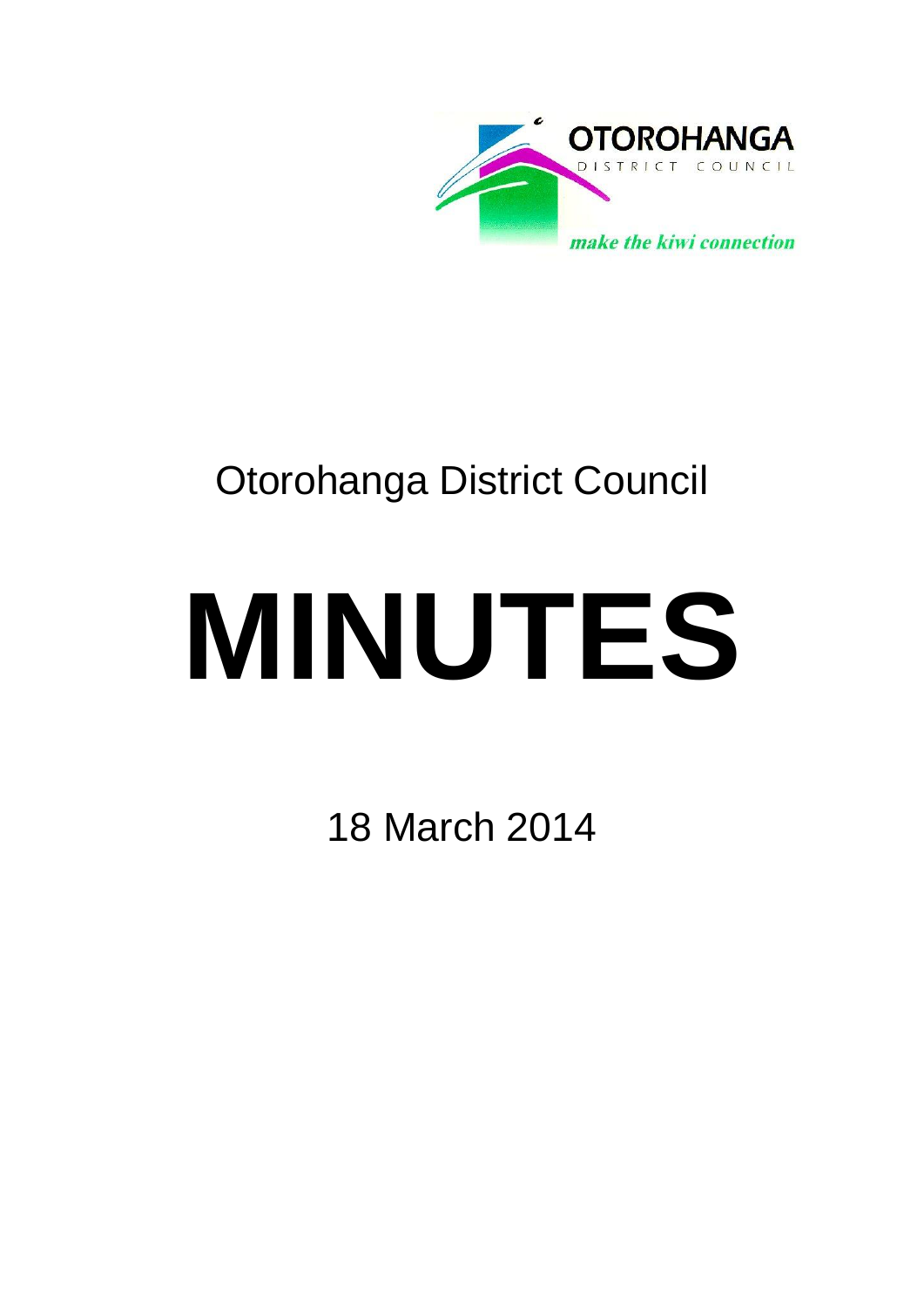# **OTOROHANGA DISTRICT COUNCIL**

18 March 2014

Minutes of an ordinary meeting of the Otorohanga District Council held in the Council Chambers, Maniapoto St, Otorohanga on Tuesday 18 March 2014 commencing at 10.02am.

# **MINUTES**

Minutes are unconfirmed and subject to amendment at the next meeting of Council.

# **ORDER OF BUSINESS:**

| <b>ITEM</b>                                | <b>PRECIS</b>                                                         | <b>PAGE</b>    |
|--------------------------------------------|-----------------------------------------------------------------------|----------------|
| <b>PRESENT</b>                             |                                                                       | 1              |
| IN ATTENDANCE                              |                                                                       | 1              |
| <b>APOLOGIES</b>                           |                                                                       | 1              |
| <b>OPENING PRAYER</b>                      |                                                                       | 1              |
|                                            | <b>ITEMS TO BE CONSIDERED IN GENERAL BUSINESS</b>                     | 1              |
| CONFIRMATION OF MINUTES - 18 FEBRUARY 2014 |                                                                       | 1              |
| <b>REPORTS</b>                             |                                                                       | 1              |
| Item 51                                    | KAWHIA COMMUNITY BOARD MINUTES - 24 JANUARY 2014                      | 2              |
| Item 52                                    | OTOROHANGA COMMUNITY BOARD MINUTES - 13 FEBRUARY 2014                 | 2              |
| Item 53                                    | ELECTRONIC DOCUMENT PROVISION                                         | 2              |
| Item 54                                    | RPS – DELEGATED AUTHORITY TO ENVIRONMENTAL SERVICES<br><b>MANAGER</b> | 4              |
| Item 55                                    | MAKING OF STOCK MOVEMENT BYLAW 2014                                   | 4              |
| Item 56                                    | PSYCHOACTIVE SUBSTANCES ACT LOCAL POLICY                              | 5              |
| Item 57                                    | LASS STATEMENT OF INTENT FOR 2014-2015                                | 6              |
| Item 58                                    | ODC MATTERS REFERRED FROM 18 FEBRUARY 2014                            | 6              |
| <b>GENERAL</b>                             |                                                                       | $\overline{7}$ |
| Item 55                                    | MAKING OF STOCK MOVEMENT BYLAW 2014 - CONFIDENTIAL                    | 9              |
| <b>MEETING CLOSURE</b>                     |                                                                       | 10             |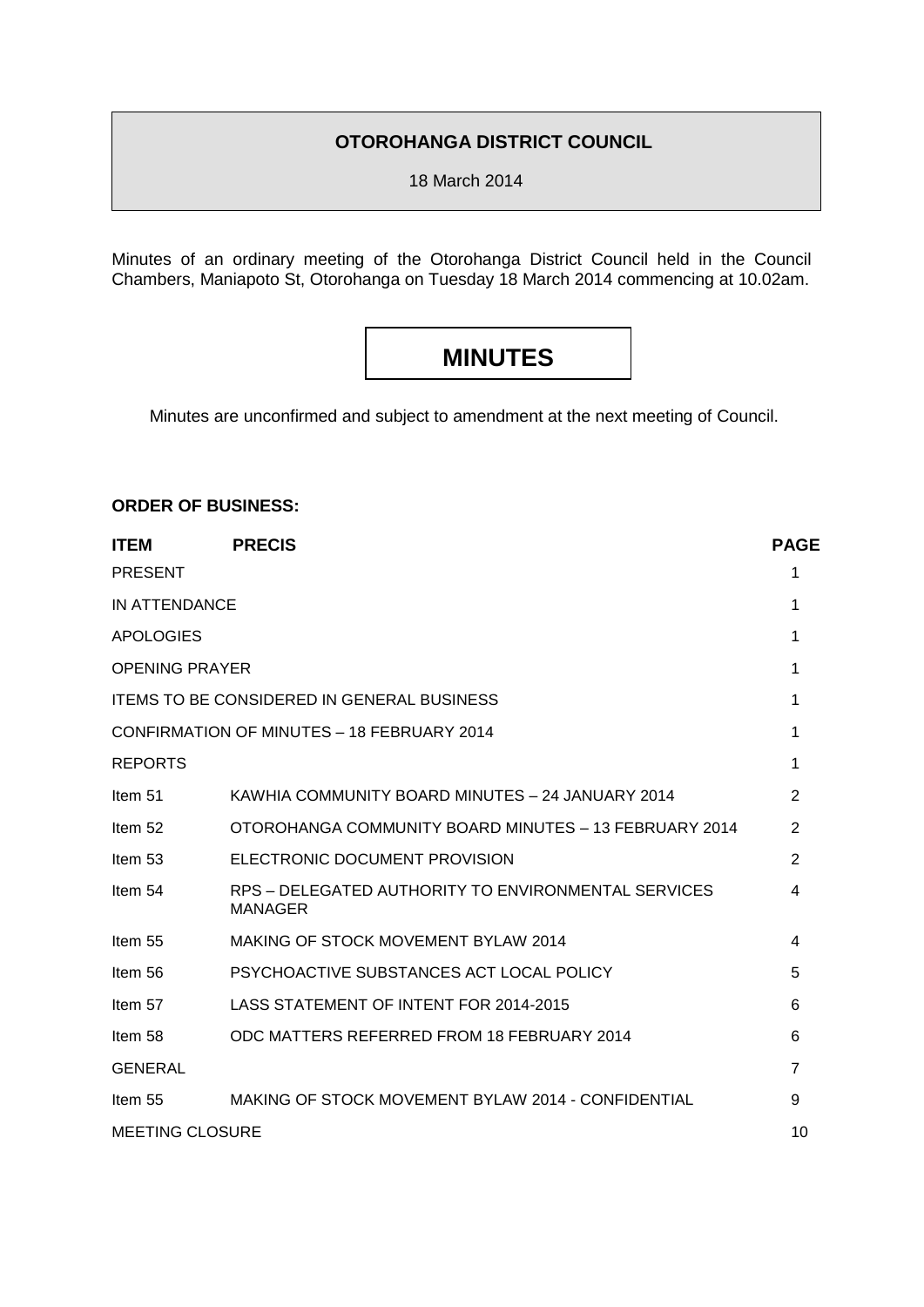# **PRESENT**

Mr MM Baxter (Mayor), Crs, RA Klos, RM Johnson, KC Phillips, DM Pilkington (Deputy Mayor), RJ Prescott, PD Tindle and AJ Williams.

#### **IN ATTENDANCE**

Messrs DC Clibbery (Chief Executive & Engineering Manager), GD Bunn (Finance & Administration Manager), AR Loe (Environmental Services Manager) and CA Tutty (Governance Supervisor).

#### **OPENING PRAYER**

Cr Tindle read the Opening Prayer.

# **ITEMS TO BE CONSIDERED IN GENERAL BUSINESS**

The Chief Executive informed Members he had two items for consideration in general business which may require a resolution these being –

- 1. The approval of the Waikato Triennial Agreement for signature by His Worship.
- 2. Repairs to the Kawhia Wharf with the possible extension of the work scope.

Cr Phillips requested consideration be given to Council's appointment to the North King Country Development Trust resolved at its meeting held 29 October 2013.

**Resolved** that the above three items be considered in general business which may require a resolution.

#### **Cr Pilkington / Cr Phillips**

#### **CONFIRMATION OF MINUTES – 18 FEBRUARY 2014**

**Resolved** that the minutes of the meeting of the Otorohanga District Council held on 18 February 2014, as amended, be approved as a true and correct record of that meeting.

#### **Cr Prescott / Cr Pilkington**

# **CORRECTIONS**

Staff were requested to correct the following –

- Page 2 Kotui Shared Library Service In the first sentence of the second paragraph, the word 'express' be corrected to read 'expires'.
- Page 8 The title Community Facilities 'Toilet', be corrected to read 'Tour'.
- Page 8 Waipa River Catchment Sub-Committee In the first sentence of the second paragraph, the word 'Taurarora' be corrected to read 'Tapuae'.
- Page 9 Council/Staff function The word 'fuction' be corrected to read 'function'.

Cr Pilkington referred to the Otorohanga District Development Board Report, in particular to the first sentence in the second paragraph and requested this be amended to read 'with regards to the Kawhia Museum and Information Centre, Cr Pilkington reported that the Committee relies on volunteer minders to man the Information Centre during weekends in order to fulfil the Service Agreement with the Board.'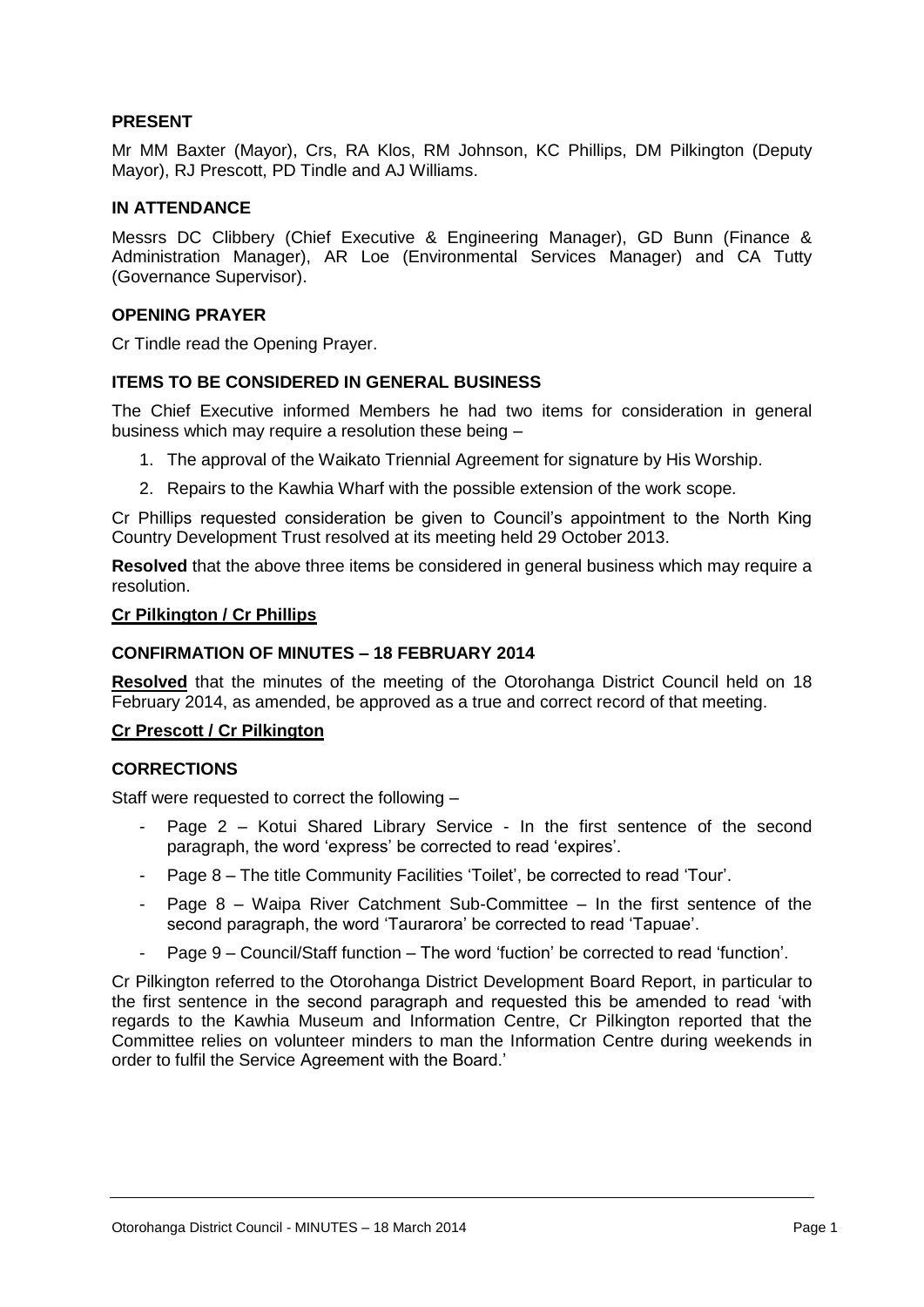# **REPORTS**

# **Item 51 KAWHIA COMMUNITY BOARD MINUTES - 24 JANUARY 2014**

#### **Resolved**

That the minutes of the meeting of the Kawhia Community Board held on 24 January 2014, as amended, be received.

#### **Cr Pilkington / His Worship**

#### **MATTERS ARISING**

Cr Pilkington referred to Page 2 under the item 'Support of Kawhia Community Patrol' and queried whether the advice that approximately \$5,000 in terms of rates, equates to a 1% increase is correct. At the conclusion of the meeting the District Accountant advised that the \$5,000 should read '\$12,600'.

Cr Pilkington referred to Page 3, the item 'Kawhia Community Meeting Room' and requested that the following sentence be inserted after the first sentence being – 'Cr Pilkington advised that there is no issue with Ms Karen Bishop and the Te Riakina in regards to the decrease in rental income.'

# **Item 52 OTOROHANGA COMMUNITY BOARD MINUTES - 13 FEBRUARY 2014**

#### **Resolved**

That the minutes of the meeting of the Otorohanga Community Board held on 13 February 2014, as amended, be received.

#### **Cr Prescott / His Worship**

#### **MATTERS ARISING**

Staff were requested to correct the following –

Page 3 – Septic Waste Disposal Licences – The word 'sustained' in the final sentence be corrected to read 'abstained'.

Cr Pilkington referred to Page 5 under the Reg Brett Reserve – Toilet Facility, in the second to last sentence and requested that as the Parks and Reserves account is District funded the word 'Boards' should be deleted. The Chief Executive confirmed that this item is placed under public conveniences in the Parks and Reserves account.

# **Item 53 ELECTRONIC DOCUMENT PROVISION**

#### **Discussion**

The Chief Executive presented a report proposing that Council moves to a system of electronic provision of meeting documents for Councillors. The IT Manager Mr Mike Wanden, was in attendance.

The Chief Executive informed Members that the primary factor driving this change is believed to be one of economics, particularly for larger Councils that have frequent meetings. He referred to such meetings which may have up to 200 pages in their agenda. He said the timeliness of document provision is also considered a motivating factor for ODC to consider such a change.

Cr Phillips referred to the proposed provision of iPads and expressed the opinion that should these only be used as a reading device then there are other cheaper options available. He said document readers are considerably cheaper and comprise very good brands. The IT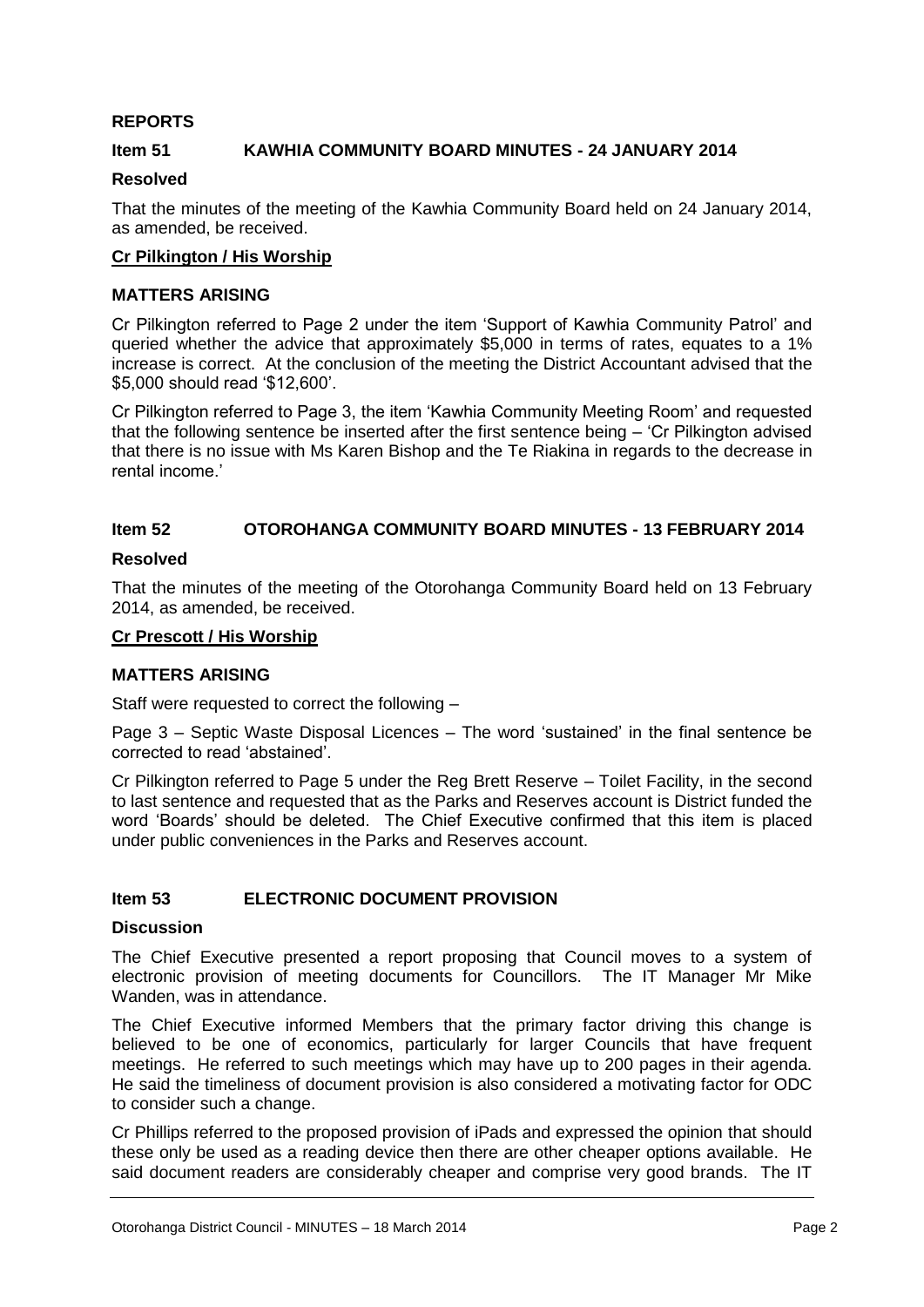Manager replied that iPads are a tablet and available from between \$600-\$800. He said these must have applications installed on that device to enable a user to read, present and edit documents.

Cr Klos felt that an iPad should be of a reasonable size and expressed some concern about the speed of downloading documents from DropBox. Cr Williams expressed the desire to use her own device for Council business. The IT Manager replied that this would not be his favourite method and advised that a managed environment would be much simpler, going forward.

Cr Tindle said he is not bothered by purchasing his own device however, he would like to see a process put in place that allows Members to manage on an individual basis. Cr Tindle referred to his earlier request for his need to refer to previous minutes enabling him to look back through these quickly. It was agreed that Council is able to forward minutes to Members electronically via email.

His Worship said he would prefer to continue to use his own device, and queried whether there would be any issue with this. The IT Manager replied he felt it would be better if the device is owned by Council.

The Chief Executive referred to the options available to permit Council and private use of a device and for staff to explore some charging arrangement. Cr Tindle queried whether it is worth the cost in providing a device for each Councillor. The IT Manager raised the matter of keeping confidential documents secure. Cr Tindle expressed the opinion that he would prefer to scribble down notes on paper during a meeting, but have a device holding copies of Agendas and Minutes etc that he could look back on.

Cr Prescott advised that he is quite happy with the provision of hard copies. Cr Klos said she would like to get rid of paper copies and would prefer a tablet, just for Council use.

Cr Pilkington said she does like having a hard copy available however, she is willing to learn an electronic version. She said she would most likely use an iPad exclusively for Council business. Cr Pilkington said her main issue is to obtain information from Council, in a timely manner.

Cr Phillips felt that there is no need for all Councillors to have an iPad. The Finance and Administration Manager informed Members that preference would be for one consistent policy, either Council owned or use your own device. Cr Tindle didn't believe that Council should subsidise Members for their provision of a device as most would be able to obtain this themselves. He suggested that a DropBox be made available to be used by Council and contain the capacity for information to be obtained electronically.

Cr Johnson said he is neutral on the proposal and does not mind hard copies. However, there could be a need for Council to move forward and as both proposals are cost neutral, he felt the proposal should be proceeded with.

Following a request from His Worship, the following indication was obtained from Members being –

- Use purely for Council work  $-4$  Members
- Own Device provided 3 Members

The Chief Executive said there appears to be a need for a system to be provided to enable Councillors to assess information electronically (DropBox). He said the device most commonly used is an iPad.

# **Resolved**

 $That -$ 

a. A DropBox system be established to make Council documents available to all Elected Members.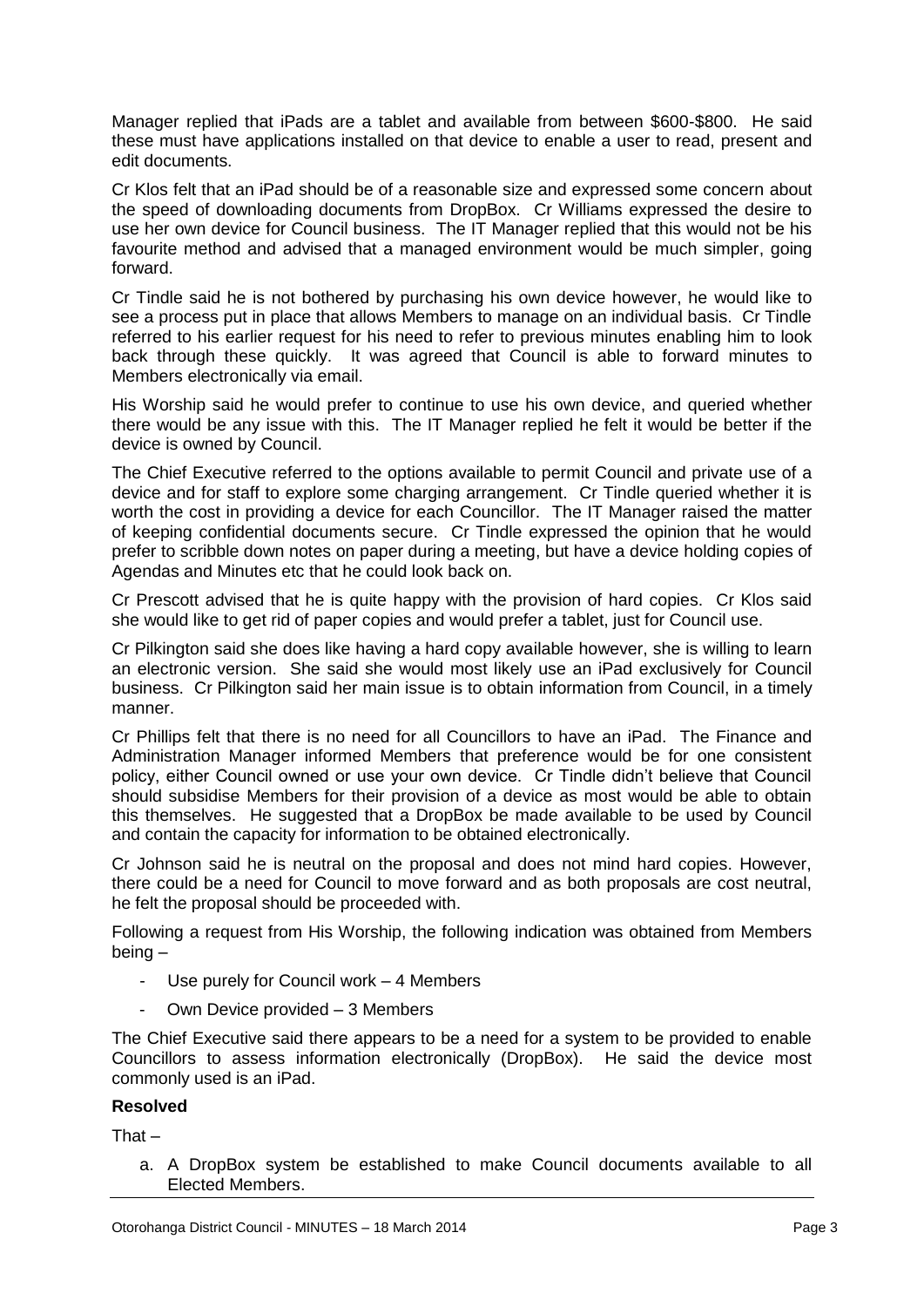b. That Members be given the choice of either having a compatible device provided by Council or being provided with paper document copies.

# **Cr Phillips / Cr Williams**

# **Item 54 REGIONAL POLICY STATEMENT – DELEGATED AUTHORITY TO ENVIRONMENTAL SERVICES MANAGER**

# **Discussion**

The Environmental Services Manager presented a report informing Members that following mediation, a number of appeals against the Waikato Regional Council, Regional Policy Statement (RPS) have been resolved. He said consent documents confirming these policy decisions will shortly be circulated for signing. A resolution is required in order to grant delegated authority to the Environmental Services Manager to sign the Memorandum on behalf of Council.

Cr Phillips queried whether the appeals that have not been resolved are of any great significance to the Otorohanga District. The Environmental Services Manager said they were not. The Environmental Services Manager reported that in regard to the coastal topic, the wording has been softened. Cr Pilkington queried whether the outcomes of these appeals will require District Plan changes. The Environmental Services Manager replied that nothing had been settled so far that would affect the Proposed District Plan.

#### **Resolved**

That the Environmental Services Manager is granted delegated authority to sign consent Memorandums relating to the Waikato Regional Policy Statement on behalf of the Otorohanga District Council.

# **Cr Phillips / Cr Klos**

# **Item 56 PSYCHOACTIVE SUBSTANCES ACT LOCAL POLICY**

# **Discussion**

The Environmental Services Manager presented a report on the Local Approved Products Policy Provisions of the Psychoactive Substances Act. His Worship expressed the opinion he did not believe, at this point in time, Council is required to introduce a policy however, there may be a need later on should circumstances change. Cr Klos pointed out that the sale of these substances could well be carried out door to door or over the internet. She expressed the opinion that somebody will open up a facility within the Otorohanga District, and that personally, she would like to see a policy introduced. Cr Phillips agreed with Cr Klos' comments. His Worship felt that no policy will stop the sale of substances over the internet or door to door. Cr Tindle queried whether the location is all Council is able to control which the Environmental Services Manager replied, was correct. He further reported that originally there were businesses in town selling psychoactive substances however, due to the response from Community leaders, these have since ceased trading the products. Cr Tindle queried whether there is a sample policy available that Council could consider. The Environmental Services Manager replied that the introduction of any policy takes considerable time and effort to prepare. Cr Johnson queried why Council is unable to just prohibit the sale of such substances. The Chief Executive informed Members that in Hamilton, the proposed policy sets out to limit the sale of these substances to set areas. He said in Otorohanga limiting the location would have little effect, particularly as the District does not have large industrial areas.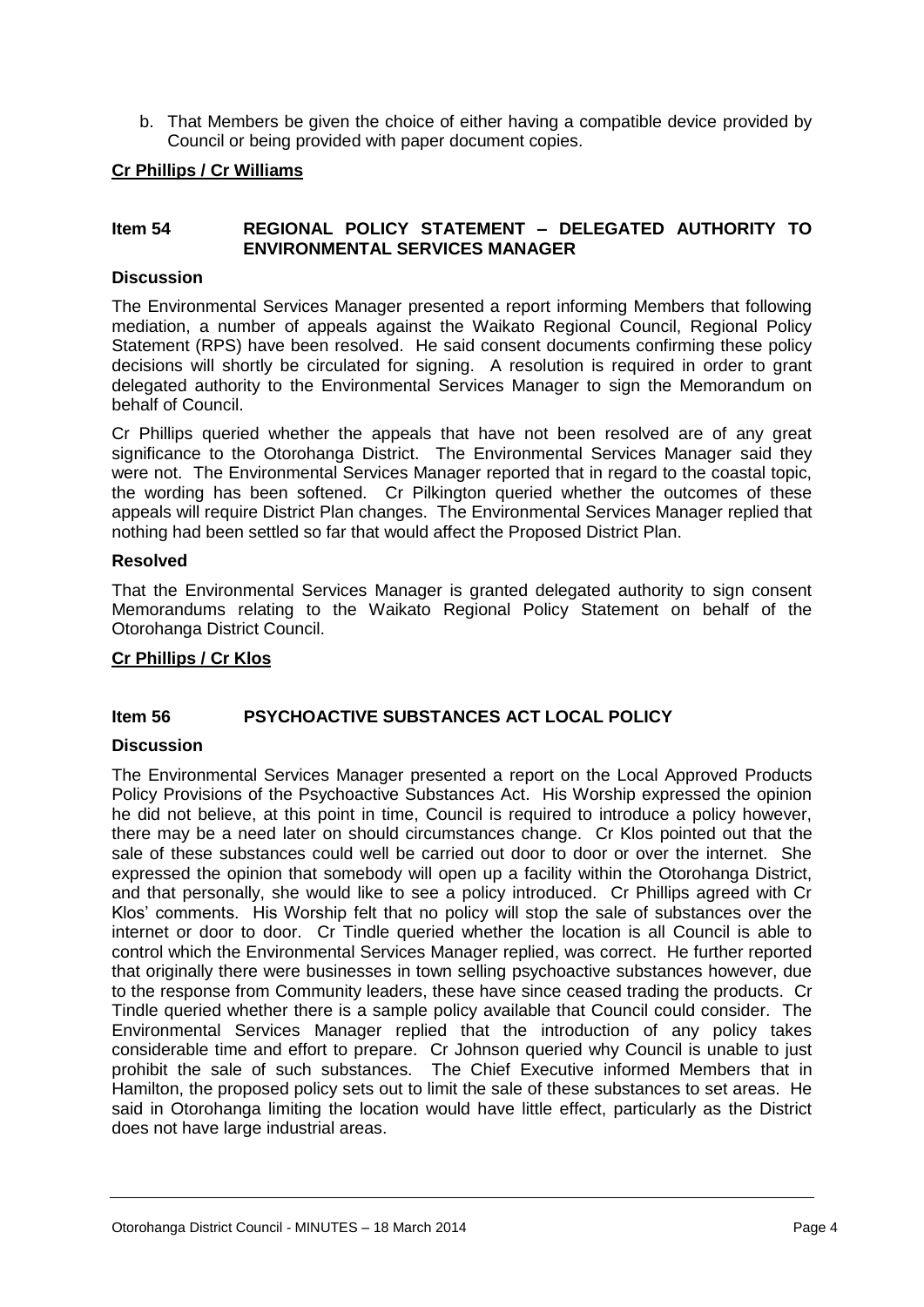# **Resolved**

That –

- 1. The report by the Environmental Services Manager be received and
- 2. Council does not adopt a local approved products policy.

# **Cr Prescott / Cr Tindle**

# **Item 55 MAKING OF STOCK MOVEMENT BYLAW 2014**

#### **Discussion**

The Engineering Manager summarised his report informing Members that it is proposed to make the Otorohanga District Stock Movement Bylaw 2014 largely in accordance with the previous Statement of Proposal, with the only exception being a change to permit temporary 'high impact' stock crossings, following a significant change of land ownership or use until an underpass is installed.

Representatives of Federated Farmers NZ, Ms Sally Millar (Regional Policy Advisor), Mr Gary Voogt (Chair, Otorohanga Branch, Waikato Federated Farmers NZ) and Mr Zach Mounsey (Farmer) attended the meeting.

Ms Millar advised that Federated Farmers accepts that gross or blatant non-compliance needs to be addressed by Council. She said however, as the majority of farmers are complying with the Bylaw and the minor issues that arise, are being readily dealt with by an informal approach by Council, they have concerns these farmers could be inappropriately penalised by the amendments that are directed at only a few. She said this is a primary concern of their members in relation to the amendments.

Ms Millar reported that their members have indicated that an increase in penalties is acceptable 'providing enough notice is given' and 'only if timeframes and agreements are broken'.

Accordingly, Federated Farmers submits that if the proposed significant increase of penalties is adopted, it needs to be balanced with an assurance in the Bylaw that Council will work with farmers in the first instance before imposing the penalties.

With regard to strengthening the requirements for when an underpass is required, Federated Farmers submits that there needs to be an exception made in regards to requiring underpasses on lease blocks, where safe road crossings that meet all other requirements for road crossings, can be provided. Furthermore, Federated Farmers submits that the Bylaw is amended to allow a short term interim permit in situations where the landowner is committed to install an underpass, but is subject to constraints such as the consent process and weather conditions.

Ms Millar then referred to a further submission by Federated Farmers stating it supports the provision for only allowing TB free herds to be moved on roads in the Otorohanga District, be incorporated into the Bylaw. Ms Millar advised that the provisions for the requirement of an underpass, are less restrictive for State Highways.

Mr Voogt reported that roads throughout the Otorohanga District aren't that busy and that most people are aware or involved in farming and have a good understanding of the requirements of farmers and are sympathetic towards their needs. He said there is three issues to consider being safety, nuisance and road management. In regards to damage to the road he said methods such as washing, sweeping, laying of road mats or concreting a crossing, are options for farmers to consider.

Mr Stuart Phillips then spoke to his submission on behalf of Meadow View Farm. He said he believed in the value of introducing an assessment index, as he felt this is only the fair way.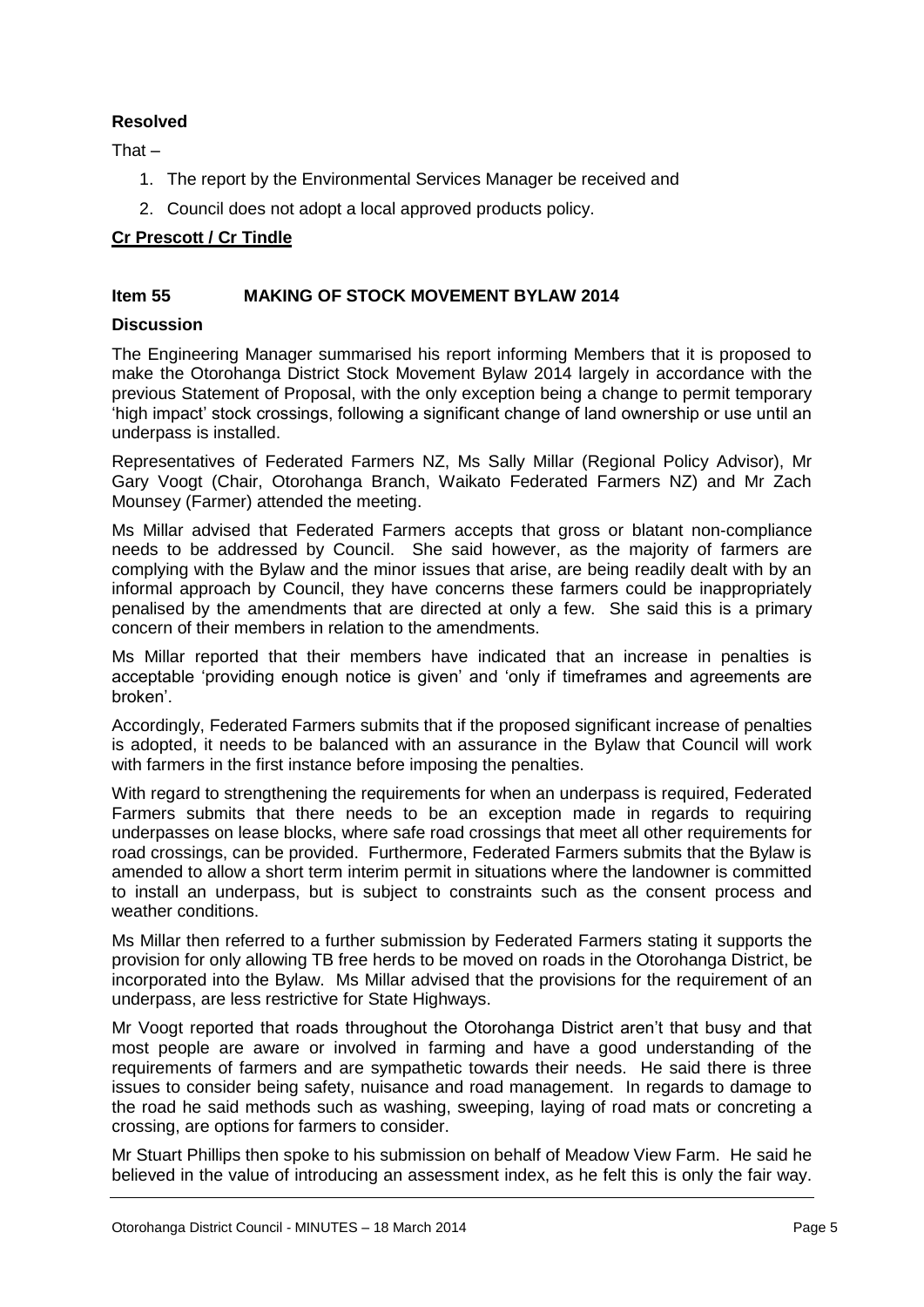Mr Phillips referred to Council's advertisement calling for submissions and advised that as this was undertaken during the Christmas/New Year period, it was not warmly received by farmers.

His Worship thanked the representatives for attending the meeting and presenting their submissions. He said Council will consider the matter further later in the meeting.

# **Item 57 LASS STATEMENT OF INTENT FOR 2014-2015**

#### **Discussion**

The Chief Executive presented the Waikato Local Authority Shared Services Statement of Intent for 2014-2015. He said this has been made available to enable Members, especially new Members to become aware of the activities of LASS. The Chief Executive asked whether Members had any comments he could take back to the Directors. The Chief Executive further reported that LASS is managed well however, queried whether it achieves and delivers the outcomes this Council would like to see.

Cr Klos referred to the lack of outcomes and said in reality work in a political environment, decisions are much harder. The Chief Executive advised that certain activities are conducted underneath LASS itself however, Members do not want it to grow in its own right. He said it is a Company and important financial entity. Cr Williams said that Councils of LASS are shareholders and that it is desirable to go back with comments on the Statement of Intent. The Chief Executive reported that the real results are not coming under LASS itself. The Chief Executive undertook to provide Members with the most recent reports concerning LASS.

#### **Resolved**

That the Chief Executives report be received.

#### **Cr Johnson / Cr Phillips**

#### **Item 58 ODC MATTERS REFERRED FROM 18 FEBRUARY 2014**

#### **Discussion**

The Governance Supervisor took Members through Matters Referred.

#### **COUNCIL APPOINTMENTS TO VARIOUS TRUSTS**

The Finance and Administration Manager advised that Deloitte's have been contacted however, this matter is outside of their expertise. He said advice will now be sought from Council's Legal Advisor.

#### **COLLECTION OF RECYCLABLES**

The Engineering Manager reported it appears the Contractor's supervisors have been attempting to put in place a standardised practice but, some staff are resisting this.

#### **KOTUI SHARED LIBRARY SERVICES**

The Finance and Administration Manager circulated advice from the District Librarian on the Thames-Coromandel District Council's experience with Kotui.

A quote was also taken from an article in the Otago Daily Times of 15 March 2014, reporting on a review that had been undertaken on Library Services for the Queenstown Lakes District Council being –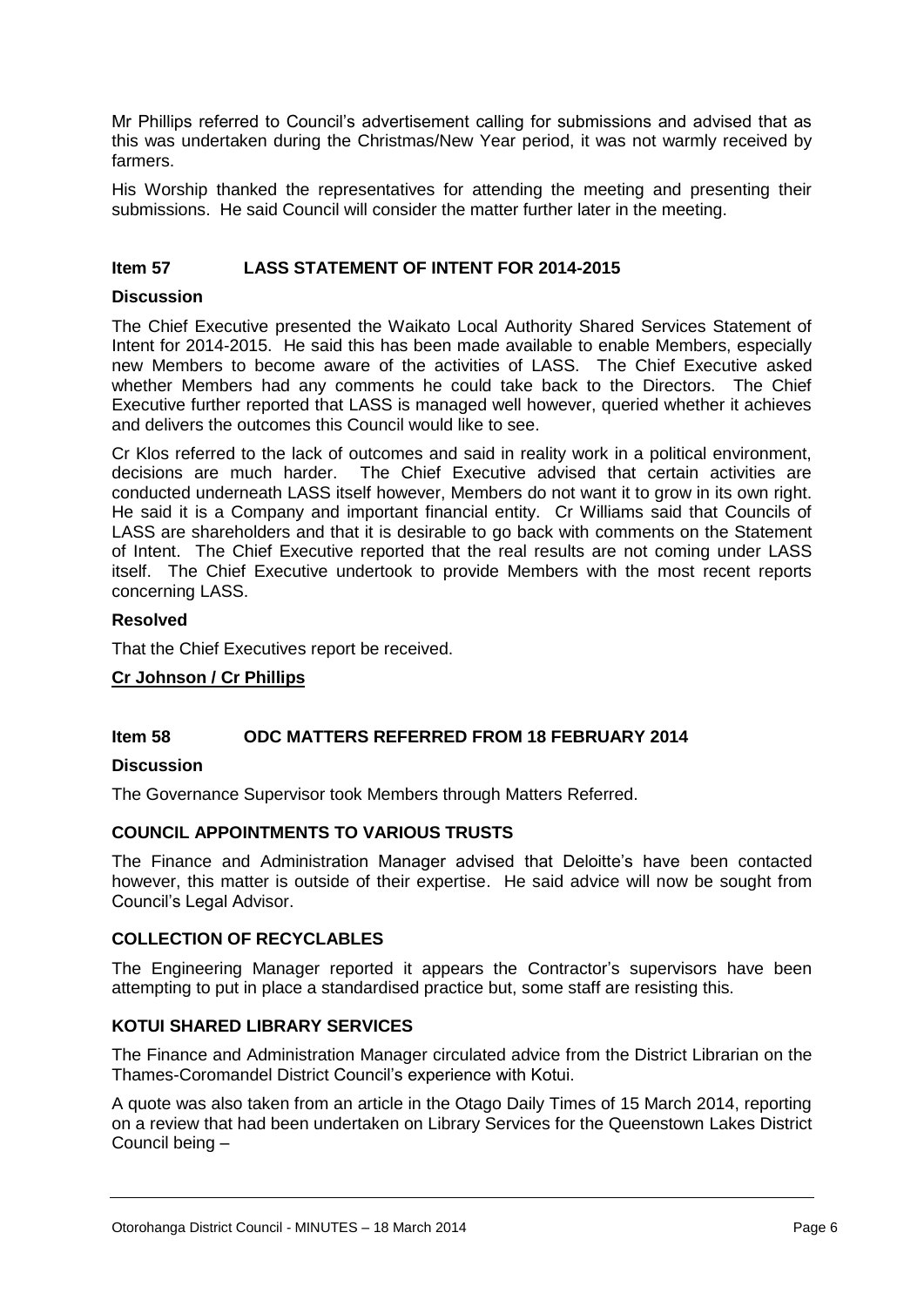- Council consultants Maxwell and Associates in Wellington and Sue Sutherland Consulting in Christchurch, have recommended physical integration of customer services with the Library where possible, and moving management of the Library's core systems to the National Kotui Shared Library Management and Resource Service.

# **GENERAL**

# **WAIKATO TRIENNIAL AGREEMENT**

The Chief Executive referred Members to the Waikato Triennial Agreement for 2013-2016 and advised that this document outlines how Councils should work together. He said the document has been revised and has more substance in particular, to the region communicating. The Chief Executive said the document has been agreed in principle by the Mayoral Forum. In reply to Cr Klos' query as to why the Regional Council should have a key position, the Chief Executive replied that there is a statutory requirement for the Regional Council to engage. His Worship advised that there is no indication that the Regional Council is attempting to run everything however, it certainly has a part to play in the various work streams.

#### **Resolved**

That His Worship the Mayor be granted approval to sign the Waikato Triennial Agreement on behalf of Otorohanga District Council.

#### **Cr Klos / Cr Phillips**

#### **KAWHIA WHARF**

The Engineering Manager informed Members that there is \$50,000 in the budget allocation which includes repairs and strengthening to the Kawhia Wharf. He said an inspection of the Wharf has been carried out by Council and NZ Steel have undertaken load testing.

The Engineering Manager reported this is specialist work and that a quote has been obtained. He said it is envisaged that the work be funded 50/50 between Council and NZ Steel. The Engineering Manager further reported that the quote is less than that budgeted however, the Contractor has suggested a chemical treatment and sealing be applied to the Wharf. The Engineering Manager said although this is value for Council, an additional cost of \$10,000-\$12,000 will be incurred however, to replace the structure itself would cost in the vicinity of \$1,000,000. Cr Prescott expressed the opinion that the additional work would be a good investment. It was suggested that Council keep a record of the benefits NZ Steel have had and are receiving from this facility.

#### **Resolved**

That $-$ 

- The scope of works in respect of repairs to the Kawhia Wharf be extended to include treatment that will reduce further deterioration of concrete reinforcement.
- The cost of this work shall not exceed \$15,000.

#### **Cr Phillips / Cr Prescott**

# **ODC MINUTES – 29 OCTOBER 2013**

Cr Phillips referred to Council's appointment of His worship and Cr Phillips to the North King Country Development Trust, resolved at its meeting held on 29 October 2013 and advised that Council is not able to have two representatives on the Trust. Cr Klos said she is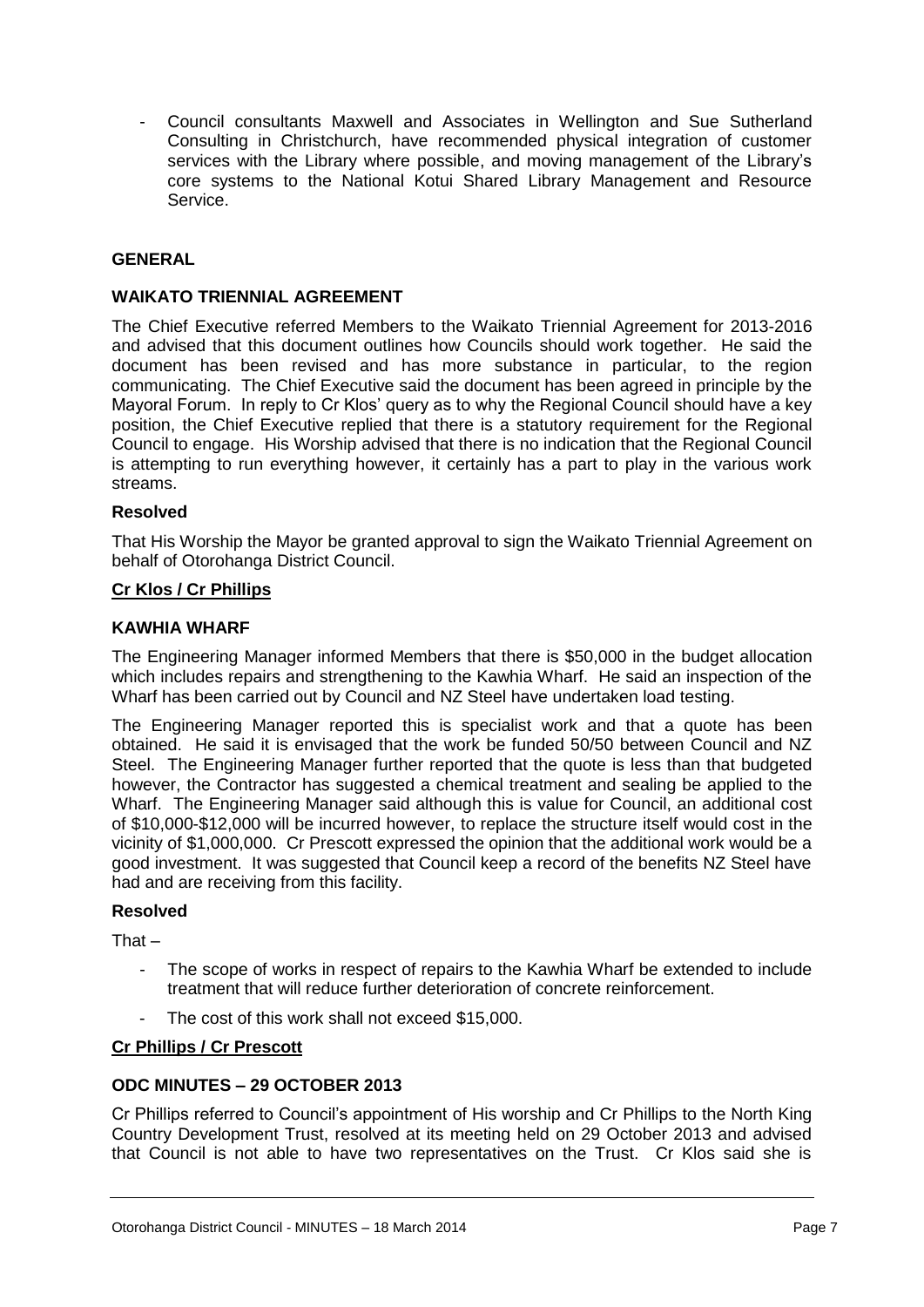concerned with the implications of representatives appointed by Council to the various **Trusts** 

# **Resolved**

That Cr Phillips be Council's sole representative on the North King Country Development Trust.

#### **Cr Tindle / Cr Johnson**

#### **LUNCHEON ADJOURNMENT**

Council adjourned for lunch at 12.33pm and resumed at 1.40pm.

#### **BEATTIE HOME**

Cr Johnson reported that apparently the Beattie Home facility was receiving a 100% rates rebate however, this changed to the current rebate of 75%. He said, the Beattie Home facility is on a very delicate financial situation and as it is a community facility he suggested consideration be given to reverting the rebate to 100% and if this is not able to be carried out, why not. Cr Johnson referred to the extension of Beattie Home and advised that this is being carried out to increase the facility's economy of scale. He referred to the cost of the Building Consent at approximately \$5,000 and said that as it is unsure when this work will be completed, queried whether it is possible for this amount to be paid in installments.

Cr Johnson further queried what criteria currently classifies Beattie Home as a high water user.

Cr Johnson extended an invite to His Worship and Councillors to visit the Beattie Home facility, to see how it operates and what it has to offer, perhaps following the next Council meeting.

The Finance and Administration Manager referred to Cr Johnson's query regarding Beattie Home's Rates Rebate and advised this has always been calculated at 75%.

#### **WAIPA LIAISON SUBCOMMITTEE**

Cr Johnson reported on this recent attendance at a meeting of the Waipa Liaison Sub-Committee and advised that there are considerable issues going on. He referred, in particular, to Community strategies on shareholder groups, water quality and Draft Annual Plan.

# **TRACTOR PULL**

Cr Johnson reported on his attendance last Saturday at a tractor pull held on Colin Murphy's property. He said a considerable number of people attended the event which made him think that Otorohanga does not have an event which could promote the town. Cr Pilkington replied that Project Kiwiana have attempted to introduce such an event however, it is very difficult.

#### **COMMUNITY FACILITIES TOUR**

Cr Prescott reported on the recent Tour of the Community's infrastructure and of the huge improvement to the Sewerage Ponds. He said this was an interesting tour which he enjoyed thoroughly.

Cr Prescott further reported that it is the intention of Waipa Networks to erect a power pole on the top of stop bank in the Dog exercise area.

Cr Phillips also reported that the Community Facilities Tour was extremely interesting.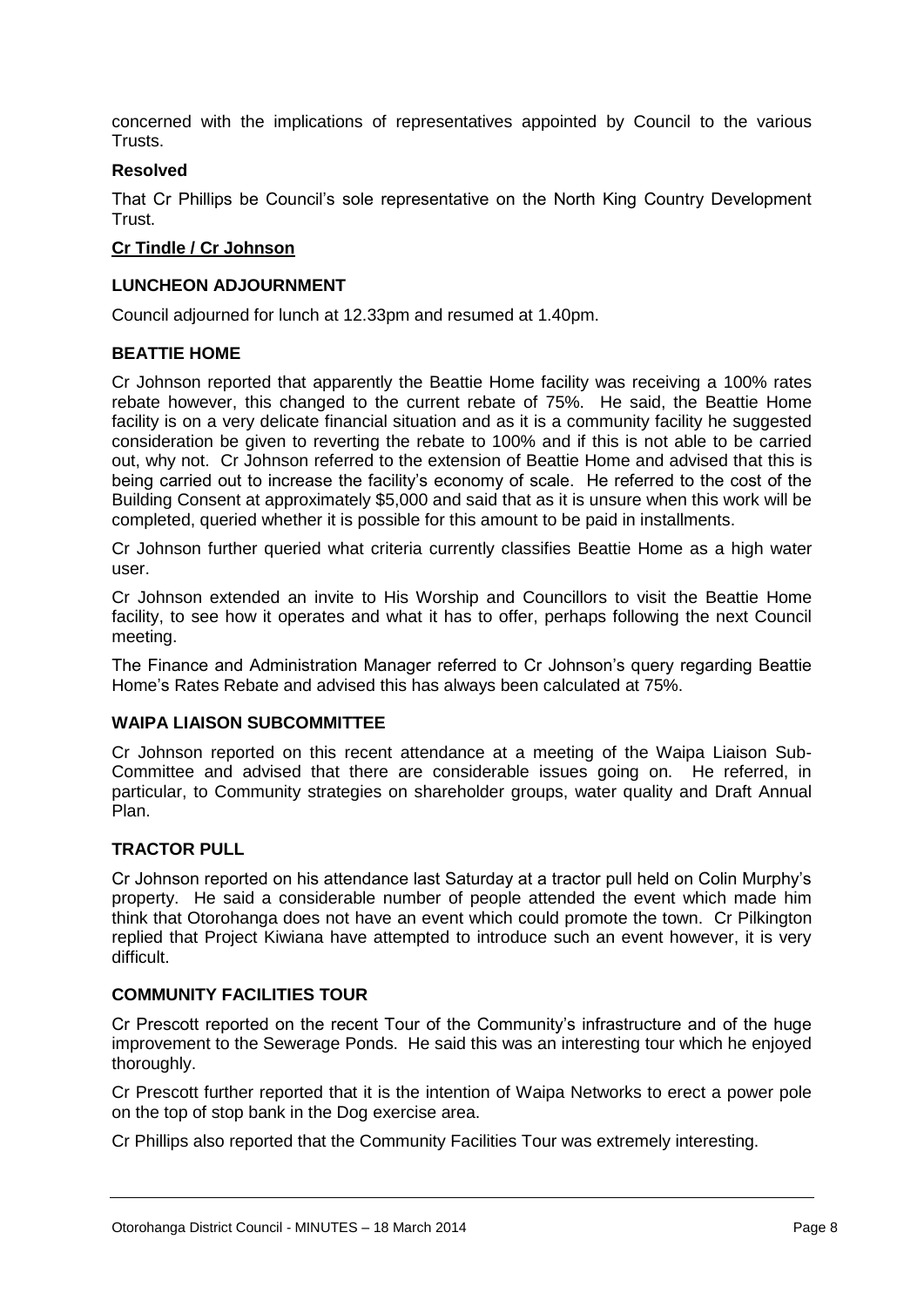Cr Pilkington expressed her thanks to staff members Roger Brady and Andrew Pellew for their input in providing an interesting Community Facilities Tour.

Cr Klos said she found the Community Facilities Tour of real value to her. She expressed the opinion that some of the facilities were scruffy.

#### **NOXIOUS WEEDS ON ROAD RESERVE**

Cr Phillips queried the situation regarding noxious weeds on road reserve, and whose responsibility is it to attend to these. The Engineering Manager replied that it is Councils responsibility.

#### **LGNZ FORUM**

Cr Klos reported on her recent attendance at the LGNZ Forum, which was held over two days. She said the Forum was really interesting and covered items such as value of local roads, transport network, FAR, substance abuse and earthquake proofing.

Cr Klos said she found the Forum to be very useful which she enjoyed and thanked Council for the opportunity to attend.

#### **OPERATION OF RUBBISH TRUCKS**

Cr Williams reported that the local rubbish truck is leaving a deposit of glass waste across the road. The Engineering Manager took note of this.

# **MAYORAL ACTIVITIES**

His Worship outlined various activities he had been involved in during the past few weeks, these being –

- 1. Selection of two Rangitahi Leaders
- 2. Regional Transport Meeting
- 3. Civil Defence Meeting
- 4. Waipa River Joint Management Meeting
- 5. Rural Provincial Meeting
- 6. Mayor's Taskforce for Jobs

His Worship reported that he has personally signed an Agreement with the Regional Council to fence off the river bank through his property on a 50/50 cost basis. He said this will include clearing and re-fencing the river frontage.

#### **WAIKATO REGIONAL COUNCIL – HEALTHY RIVERS PROJECT**

The Engineering Manager referred to the Waikato Regional Council's Healthy Rivers Project and advised that a couple of groups have been established, comprising technical people which intend to provide some options to improve water quality. He said Local Authorities have been allocated one person to represent them on this technical group. The Engineering Manager advised that the seven Councillors have come together and agreed on a person to represent them. He said this Council's cost of this representation will be between \$5,000 and \$6,000 for the duration of the project.

# **SPORT NZ**

The Governance Supervisor reminded Members that applications under the Sport NZ Scheme close on Friday 21 May 2014. He said, to date, only two applications have been received.